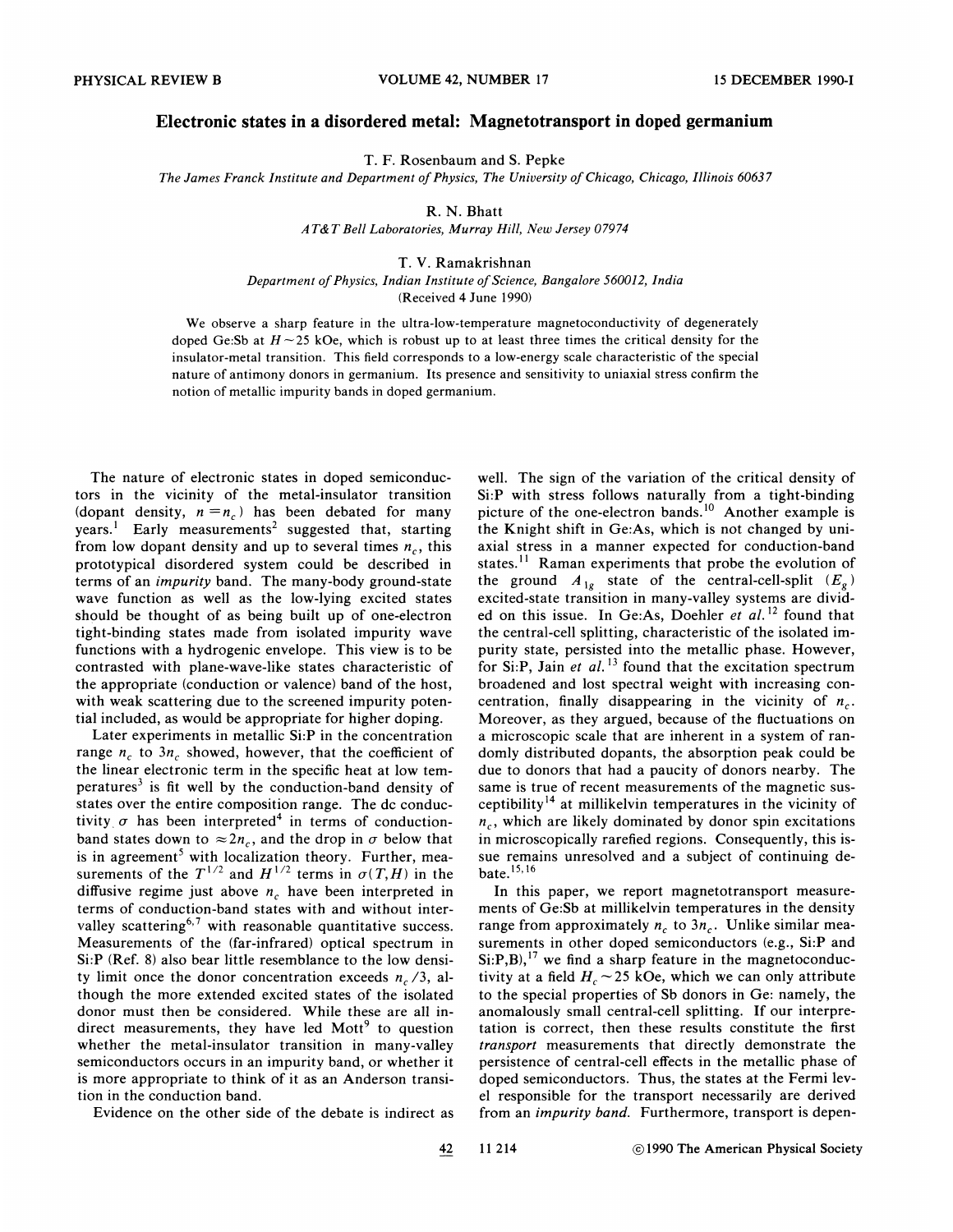dent upon the extended part of the interacting Fermi fluid, in contrast to optical or thermodynamic measurements, which weigh localized components as much as or more than the extended part. In the latter two cases, it is possible to attribute properties characteristic of the impurity state to impurities that simply happen to be situated farther from their neighbors than the average.

Single-crystal samples of Ge:Sb of approximate dimension  $9 \times 1 \times 0.4$  mm<sup>3</sup> were cut from boules grown by Fritzsche.<sup>2</sup> The donor density *n* was established by the room-temperature Hall coefficient and liquid helium to room-temperature resistivity-ratio measurements, as reported previously.<sup>18</sup> Standard four-probe ohmic magnetotransport data were obtained in a helium dilution refrigerator as a function of temperature,  $8 \le T \le 50$  mK, magnetic field,  $0 \le H \le 80$  kOe, relative orientation of H and the measuring current I, and uniaxial stress,  $0 \leq S \leq 4.5$  kbar. Sufficient uniaxial stress permits the removal of the valley degeneracy in Ge:Sb, which provides a mechanism to test the assignment of any feature to impurity-band phenomena. The stress cell was designed to fit into the top-loading tube of the dilution refrigerator, and consisted of a threaded Invar cylinder with a window to feed out electrical leads, an Invar screw, aluminum oxide spacers to isolate the sample electrically, and a ruby ball bearing to prevent rotation. These particular materials were chosen to attempt to match the anomalously small thermal expansion coefficient of germanium. We calculated S knowing the torque applied, the pitch of the screw, and the small, but remaining differential thermal contraction between the Ge:Sb rectangular rod and the cell. Values so obtained are believed to have an absolute accuracy of 0.5 kbar.

We plot in Fig. 1 the conductivity  $\sigma$  of a series of degenerately doped samples  $[n_c (H = 0) = (1.47 \pm 0.02)$  $\times 10^{17}$  cm<sup>-3</sup>] (Ref. 18) as a function of H at T = 8 mK.



FIG. 1. Conductivity  $\sigma$  as a function of magnetic field H for a series of degenerately doped Ge:Sb crystals. The kink at  $H_c \sim 25$  kOe is associated with the unusual properties of antimony donors in germanium (see text).

All samples were oriented with their long axis and current and voltage probes along [111], and  $H$  was applied parallel to  $[1\bar{1}0]$ . The functional dependence up to  $H \approx 20$  kOe is  $\sigma \propto -H^{1/2}$ , consistent with the effect of spin splitting on electron-electron interactions in the 'presence of disorder.<sup>6,18</sup> There is additionally a clear and distinct transition into a different regime at  $H_c \sim 25$  kOe, which is only weakly dependent upon donor density. The kink at  $H_c$  so apparent for various n in Fig. 1 is, in fact, implicitly present in  $\sigma(T)$  data at constant H taken<sup>19</sup> on unrelated samples of Ge:Sb, but we cannot find any mention of this feature in the literature.<sup>20</sup> We also note that for our samples  $H \sim 20$  kOe marks the point at which the Hall resistivity deviates from its linear dependence on field. $21$ 

The spin-splitting energy  $g\mu_B H$  corresponding to  $H_c \sim 25$  kOe is 0.25 meV, using an average value<sup>22</sup> of  $g = 1.6$ . This is over an order of magnitude less than either the donor binding energy  $\sim$  10 meV or the Fermi energy in the spin-polarized case  $E_{\rm F}^{\rm pol} \sim 6$  meV for  $n = 2n_c$ , a density in the middle of our range.  $E_F^{\text{pol}}$  is the energy at which a change in behavior due to depopulation of valleys is expected if the donor electrons were in conduction-band states, as seen in uniaxial stress measurements.<sup>23</sup> In addition to the inappropriate energy scale, the kink appears to be much less dependent upon n than the  $n^{2/3}$  dependence of  $E_{\rm F}^{\rm pol}$ .

The energy of the sharp feature in  $\sigma(H)$  is, however, close to the measured energy difference<sup>24</sup> of 0.35 meV between the symmetric ground state and the central-cellsplit 1s states of the *isolated* Sb donor in Ge. There is, as well, an orbital effect of comparable magnitude because of the anisotropy of the wave functions.<sup>25</sup> In fact, including both spin and orbital terms in the Hamiltonian due to the magnetic field, Averkiev et  $al$ .<sup>22</sup> have shown that a level crossing transition occurs for isolated Sb donors in Ge at  $H \sim 30$  kOe (depending somewhat on the direction of the field). If the nature of the one-electron wave functions from which the many-body wave function is made up is tight binding or impurity-band-like, then the central-cell splitting would persist with weak modifications into the metallic phase. Hence, this could provide the mechanism for the sudden change in  $\sigma(H)$  at  $H_c$  in the diffusive regime. It would also explain the absence of any such anomaly in P- or As-doped Si, because of the much larger central-cell splitting  $> 10$  meV, which corresponds to  $H \sim 1000$  kOe.

In order to confirm that orbital effects are of consequence as in the isolated donor case, we have measured the magnetoconductivity for various relative orientations of H and measuring current,  $I$  (Fig. 2). The curves essentially track at low  $H$ , but the definition and location of the sharp feature in  $\sigma(H)$  is a sensitive function of the relative current and field directions. With the application of larger magnetic field, the curves diverge strongly from each other. The variation in magnitude and position of the kink is a measure of the anisotropy of the system, which is known to have strongly anisotropic wave functions. It is also apparent from the marked directional dependence for  $H > H_c$ , that orbital effects are important in the higher field regime.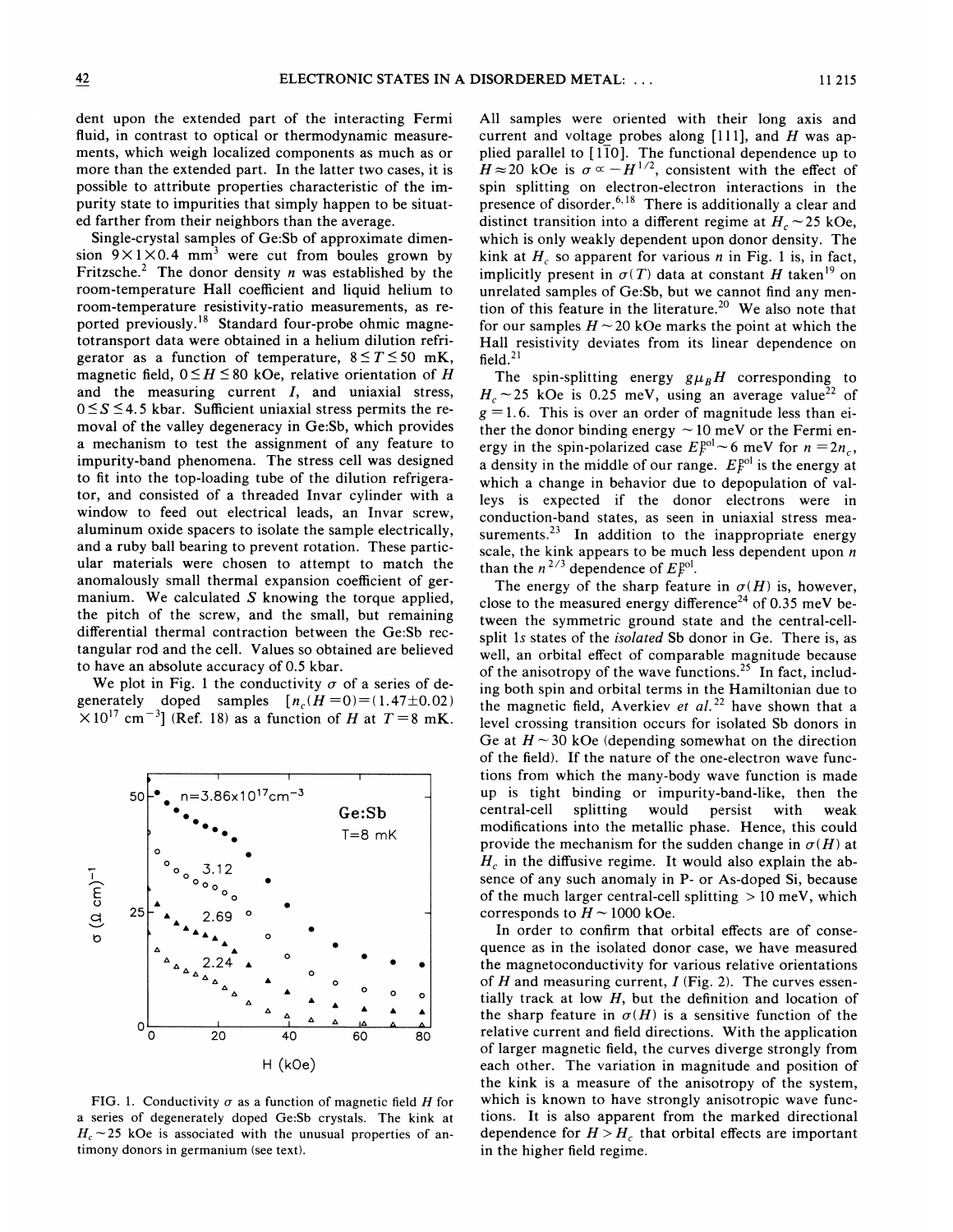

FIG. 2. Directional dependence of the magnetoconductivity at  $T=50$  mK for a Ge:Sb sample with  $n = 2.5n_c$ . Measuring current  $\mathbf{I} \parallel [1\overline{1}0]$ .

Another check that the kink is related to the centralcell splitting may be obtained by applying uniaxial stress, S, which changes the splitting. We show in Fig. 3 the change in the resistivity with  $H$  normalized to zero field for  $S=0$  and 4.5 kbar at  $T=50$  mK. Data taken at  $S=2.5$  kbar essentially overlay the 4.5-kbar measurements, indicating that we are in the high stress limit (exments, indicating that we are in the high stress limit (expected<sup>23</sup> for  $S > 1$  kbar). S, H, and I were all along [110]. With uniaxial stress the feature appears to have disappeared, or moved out beyond 40 kOe, where the resistivity smoothly starts to rise rapidly as the sample is driven into the insulator by the magnetic field. This is as expected because of the increase in the splitting of the ground and excited 1s states with increasing stress. In the highstress (single-valley) case, we also find negative magnetoresistance at low  $H$ , indicative of a localization contri-



FIG. 3. Normalized change in the longitudinal magnetoresistivity, with and without the application of uniaxial stress, S. The feature at  $H_c \sim 25$  kOe appears to be removed with stress, confirming the impurity-band nature of the metal.

bution, as seen in other single-band systems.

While we have strong evidence for identifying the anomalous behavior near  $H_c$  with the central cell in Ge:Sb, the theoretical understanding of the detailed form remains incomplete. For example, simply generalizing the existing theory of magnetotransport in the diffusive regime,<sup>6</sup> taking into account the central cell in the oneelectron eigenstate, does not appear to work. The sharp change in behavior at  $H_c$  may lead one to speculate that an  $(H - H_c)^{1/2}$  form could result from a level crossing, much like the  $H^{1/2}$  term due to spin splitting.<sup>18</sup> However, in order to get the singular diffusive term, it is necessary for the orbital parts of the wave functions of the degenerate states to be identical, and there is no such symmetry argument applicable to the central-cell split state.<sup>26</sup>

A more exotic possibility is that the sharp onset signals a genuine change in the many-body ground-state wave function, not just a change in the relative occupancy of the one-electron states. Bhatt and Sachdev<sup>27</sup> have shown within a Gutzwiller approximation that the metalinsulator transition in many-valley semiconductors with a moderately large central cell may in fact involve only one orbital per site. Within their scheme, the many-body wave function in the metallic state could be comprised of only the donor ground state, with no occupancy of the central-cell split state. Consequently, if there was a change in the donor state via a level crossing (e.g., by applying magnetic field), this could cause a phase transition from one metallic state to another. A true phase transition is an artifact of the Gutzwiller approximation; rather, one would expect a smooth but sharp crossover in the relative occupancies. This scenario could still yield sharp changes in the properties of the ground state, but it is unlikely to apply to Ge:Sb, where the central-cell splitting is so small.

Finally, we mention for completeness that one may be tempted to attribute the sharp change in behavior near  $H<sub>c</sub>$  to an abrupt change in scattering arising from isolated donors with impurity-state-like electrons. We consider it very unlikely that this would cause the drastic change in conductivity seen in our experiments (unlike changing the nature of the wave function of the itinerant electron itself), especially as isolated donors with electrons produce muck less scattering than ionized donors in such a picture.

In conclusion, we have used the unusually small central-cell splitting of the Sb donor in Ge as a probe of the nature of the electronic states in the disordered metallic phase at densities up to three times the metalinsulator transition density. We find a sharp feature in the magnetoconductivity in the diffusive regime at millikelvin temperatures, which we identify with the persistence of the impurity character of the wave functions by identifying the energy scale, as well as the directional and uniaxial stress dependence. This constitutes the first direct transport measurement confirming the impurityband nature of states in a disordered metal. It would be of interest to perform similar measurements in Si:Li, another shallow donor system with a small central-cell splitting whose energy scale is accessible in laboratory fields.